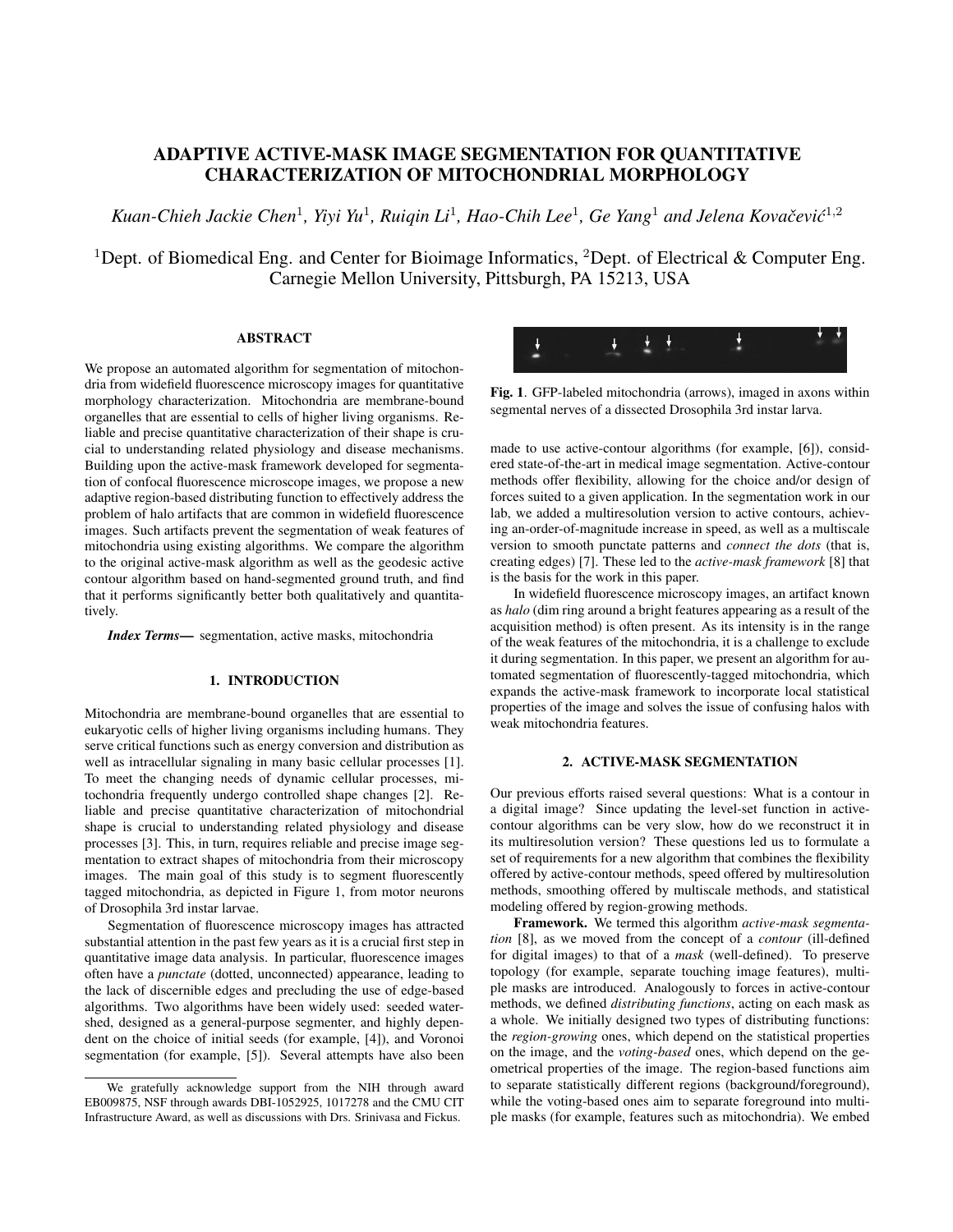these into a multiscale block allowing the algorithm to find boundaries by going through multiple scales. A multiresolution block serves to speed up the computation by segmenting quickly a coarse version, then lifting up one resolution at a time to fine tune the result. The entire algorithm is illustrated in Figure 2.



Fig. 2. Active-mask algorithm [8].

Given is a d-dimensional image f with  $(M - 1)$  cells present. Similarly to [9], a collection of M masks will be a function  $\psi$  that assigns each pixel n a value  $\psi_n \in \{1, \ldots, M\}$ , where n belongs to the mth mask if  $\psi_n = m$ . Each mask is a characteristic function of the appropriate region,  $\mu_{m,n} = 1$  if  $\psi_n = m$ , and 0 otherwise.

Region-Based Distributing Functions. Let the first mask represent the background. The role of the region-based distributing function  $R_1$  is to separate background from foreground by forcing those points with a low average intensity into the background mask  $\mu_1$  (we assume  $R_i = 0$  for  $i = 2, ..., M - 1$ ),

$$
R_{1,n} = \alpha \operatorname{sig} \left( \beta \big( (f \star h)_n - \gamma \big) \right), \tag{1}
$$

where h is a *region-based lowpass filter*, in [8] chosen to be

$$
h_n = e^{-|n|^2/a^2}, \t\t(2)
$$

and a > 0 is the *scale of the region-based lowpass filter*. The function sig is any sigmoid-type function, for example,

$$
sig(x) = erf(x) = \frac{2}{\sqrt{\pi}} \int_0^x e^{-t^2/2} dt,
$$

so that it is  $\pm 1$  at  $\pm \infty$ , respectively. Function  $f \star h$  denotes convolution adjusted for boundary issues, the *skewing factor*  $\alpha \in (-1, 0)$ should be close to  $-1$ ,  $\beta$  determines the *harshness of the threshold*; and *average border intensity*  $\gamma$  should be taken as the average intensity of those pixels which lie on the boundary between being inside every cell and being outside them all. Thus, for a pixel outside a cell,  $(f \star h)_n < \gamma$ , or  $R_{1,n} \approx -\alpha \approx 1$ . During voting described shortly, this will skew it so that the background is chosen.

Voting-Based Distributing Functions. These functions basically perform majority voting based on statistical properties of local regions. This is done by computing a convolution (adjusted for boundary issues) with a *voting-based lowpass filter* g, for example,

$$
g_n = 1 - \text{erf}(|n|^2/b^2 - 1),
$$

where b is the *scale of the voting-based lowpass filter*. At iteration step i, the *voting-based distributing function*  $V_{m,i}$  is

$$
V_{m,i,n} = (\mu_m \star g)_n.
$$

Basically,  $V_{m,i,n}$  tells us how much the pixel n wants to move to mask m, given its local neighborhood.

Basic Block. Combining these functions, the basic iteration is

$$
\psi_{i+1,n} = \underset{m=1,...,M}{\text{argmax}} [V_{m,i,n} + R_{m,n}].
$$

Thus, if  $\alpha \approx -1$  and a pixel is inside a cell,  $R_1$  will prejudice the voting so that any mask but background one is chosen. Similarly, if a pixel is outside a cell,  $R_1$  will sway the voting towards the background. The algorithm can be initialized randomly. The first few iterations will typically produce a rough separation of background/foreground, followed by a fine separation of individual masks.

**Multiscale Block.** Changing the scale  $a$  of the region-based lowpass filter  $h$  in (2) can help overcome the problem of splits. Choosing a large  $a$  allows the algorithm to converge quickly, though the resulting masks may be larger than the cells they are segmenting. However, such a result can be used as a starting point for a new iteration with a smaller a.

Multiresolution Block. To speed up the algorithm we first segment the coarse version and then gradually lift up the resolution and segment again. The lifting is done by upsampling and filtering, for example using a simple Haar filter [8].

#### 3. ADAPTIVE ACTIVE-MASK SEGMENTATION

Given the flexibility offered by the active-mask segmentation, we extend the framework to capture the mitochondrial morphology from the fluorescence image data as shown in Figure 1. Unlike the confocal microscopy images in [8], the images of mitochondria were obtained from widefield epifluorescence microscopy. The segmentation challenge posed by these images is that the level of fluorescence intensity varies significantly among mitochondria. Consequently, the foreground signal is far from uniform. The signal-to-noise ratios of certain mitochondria are so low that it is difficult to visually determine their boundaries (Figure 3). More importantly, widefield fluorescence images also contain halos as we explained earlier (see Figure 3 for an example). Whereas the halos are generally dimmer than the area inside the mitochondrion, some halos are as bright as or even brighter than the dimmer mitochondria. This effect could be attributed to a combination of out-of-focus fluorescence and scattered background fluorescence. When we attempted to segment the image using the active-mask algorithm (and several other segmentation algorithms such as global thresholding, active contours), this became a problem. If we determined a value of  $\gamma$  in (1) to exclude the halo,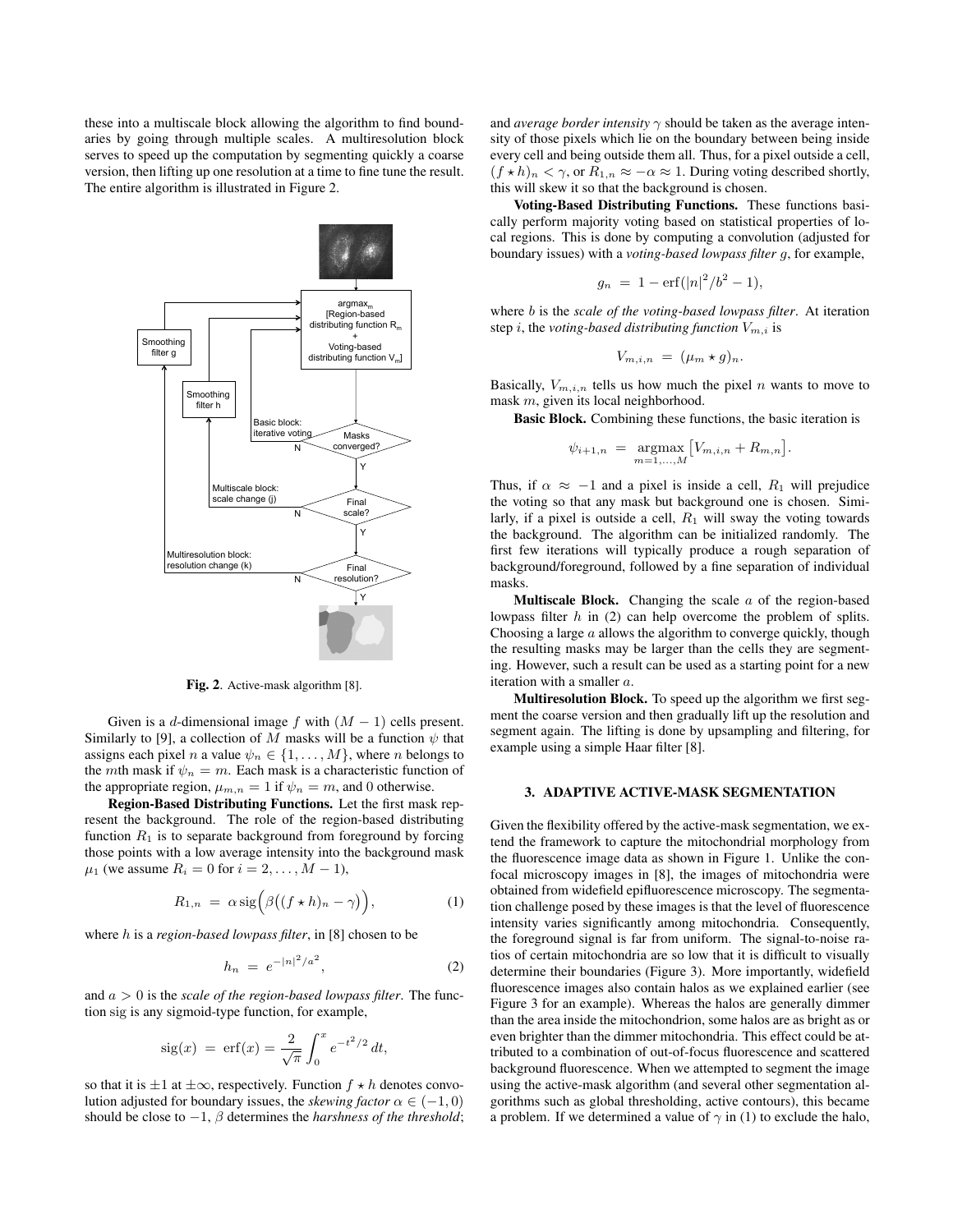

Fig. 3. (a) Two mitochondria (arrows), a very bright one on the left and a very dim one on the right, from Figure 1 (contrast-enhanced for visibility). (b) The hand-segmented mask of the brighter mitochondrion (black area) is overlaid on the same image. A halo surrounding the brighter mitochondrion has intensity values similar to those of the dimmer one.

we would be excluding the dimmer object as well. Conversely, if we captured the dimmer objects, we would be capturing the halo as well. The solution is to extend the active-mask framework to precisely segment the mitochondria while excluding the halos. While there exist studies addressing similar problems in different imaging modalities [10, 11], we prefer a simple and computationally efficient version of the region-based distributing function.

Adaptive Region-Based Distributing Function. Inspired by [12], we propose a new distributing function  $R_1$ ; we call it *adaptive region-based distributing function*,

$$
R_{1,n} = \alpha \operatorname{sig} \left( \beta \big( (f \star h)_n - ((f \star p)_n + \gamma_a) \big) \right), \quad (3)
$$

for some region-based lowpass filter h and *adaptive threshold lowpass filter*  $p$ . We choose  $h$  as in (2) and  $p$  as

$$
p_n = e^{-|n|^2/c^2},
$$

where c > 0 is called the *scale of the adaptive threshold lowpass filter*. In the above,  $f \star p$  denotes convolution designed for local weighted average intensity and *threshold adjustment* γ<sup>a</sup> indicates the adjustment of adaptive threshold from local weighted average which is determined as  $\gamma_a = (\mu_f - \mu_b)/2$ , where  $\mu_f$  is the average intensity of the dim object, and  $\mu_b$  is that of the background. The idea here is to compare the intensity value of a given pixel with the weighted average of the intensities in some neighborhood (a disk area with the radius of three times the scale  $c$ ). For such an  $R_1$ , for a typical pixel *n* inside a mitochondrion,  $(f \star h)_n > ((f \star p)_n + \gamma_a)$ , and so  $R_{1,n} \approx \alpha \approx -1$ . During the voting described earlier,  $R_{1,n}$  then skews the voting so that any mask but the background one is chosen. On the other hand, for a typical pixel  $n$  in the area of the halo, the local weighted average intensity is raised depending on the distance between the pixel and the closest mitochondrion. Therefore, similarly to those pixels in the background,  $(f \star h)_n < ((f \star p)_n + \gamma_a)$ , and so  $R_{1,n} \approx -\alpha \approx 1$  (see Figure 4). During the voting,  $R_{1,n}$  then skews the voting so that the background is chosen.

# 4. RESULTS AND DISCUSSION

Data Set. Mitochondria, fluorescently tagged with GFP, from motor neurons of dissected Drosophila 3rd instar larvae were imaged. The data set we used in this study consists of 45 images selected from 15 movie sequences. Each movie sequence consists of 181 frames (varied sizes, about  $1300 \times 300$ ) containing 10–25 mitochondria each. Three frames (#20, #100, and #180) from the beginning, middle, and end of each sequence were used for testing so that potential impact of photobleaching can be examined. The effective pixel size is 64.5 nm. To generate ground truth, we used images hand-segmented by outlining splines enclosing each mitochondrion.



Fig. 4. (a) Illustration of the effect of the adaptive threshold plane  $((f * p)<sub>n</sub> + \gamma<sub>a</sub>)$  (red) versus the global threshold plane  $\gamma$  (blue) overlaid on the smoothed image  $(f \star h)_n$  in 3D. (b) The resulting soft-thresholded image in 3D as in (3).

Experimental Setup. We compare the performance of the proposed algorithm to our original active-mask algorithm and a geodesic active contour (GAC) algorithm from [13]. GAC begins with an initial level set, given by the region of the interest, and evolves the contour according to the speed image, created by a sigmoid function of the soft-threshold image,  $S = \tanh((f \star h) - \gamma_{\ell}),$ where  $f \star h$  is defined previously and  $\gamma_{\ell}$  is determined by the statistical properties of the images. The output level set generated by the GAC is then binary thresholded to produce the segmentation.

All algorithms are implemented in MATLAB except the GAC level-set evolving function, for which we use ITK through MATITK [14]. The runtime for the adaptive active-mask algorithm remains roughly the same as the original active-mask algorithm, which is about 2 minutes for the finest resolution, while the one for the GAC level-set algorithm is about 30 seconds. All computations were performed on a desktop workstation (2x Intel Xeon E5503 2.00 GHz and 16GB RAM).

We used similar parameters as in [8] for both original activemask and adaptive active-mask algorithms with the initial number of masks  $M = 256$ , initial resolution level  $K = 3$ , final resolution level  $K_0 = 0$ , scale parameters  $a = 3.5$ ,  $b = 8$ ,  $c = 5$ , and skewing factor  $\alpha = -0.9$ . For the original active-mask algorithm, as in [8] we determined  $\beta$  and  $\gamma$  based on one image from each movie sequence and used the same numbers for all the other images from that movie, and similarly for  $\gamma_a$  for the adaptive active-mask algorithm. For GAC, the following parameters were used:  $\omega_{advection} = 1$ ,  $\omega_{curvature} = 1$ , and  $\omega_{propagation} = 10$  (see [15] for more details).

Qualitative Performance Evaluation. We compare the results of the adaptive active-mask, the original active-mask, and the levelset algorithms against the hand-segmented masks, shown in Figure 5. As previously noted, the original active-mask algorithm performs poorly on the image which contains both dim objects and halos. In Figure 5(c) and (d), we can see that even with different levels of threshold-based tuning, it cannot produce precise segmentations. It either loses dim objects or includes halos to create a larger area than that marked by hand segmentation for brighter objects. The GAC level-set algorithm also shares similar problems. On the other hand, the adaptive active-mask algorithm produces segmentations matching the ground truth better than the other two algorithms.

Quantitative Performance Evaluation. We used two standard performance measures: the recall (R)/precision (P) and area similarity (AS) [16] by comparing the algorithm-produced segmentations (SG) to the ground truth (GT) for each mitochondrion in each image. The recall/precision rates are calculated as follows:

$$
R = \frac{|TP|}{|GT|}, \qquad P = \frac{|TP|}{|SG|},
$$